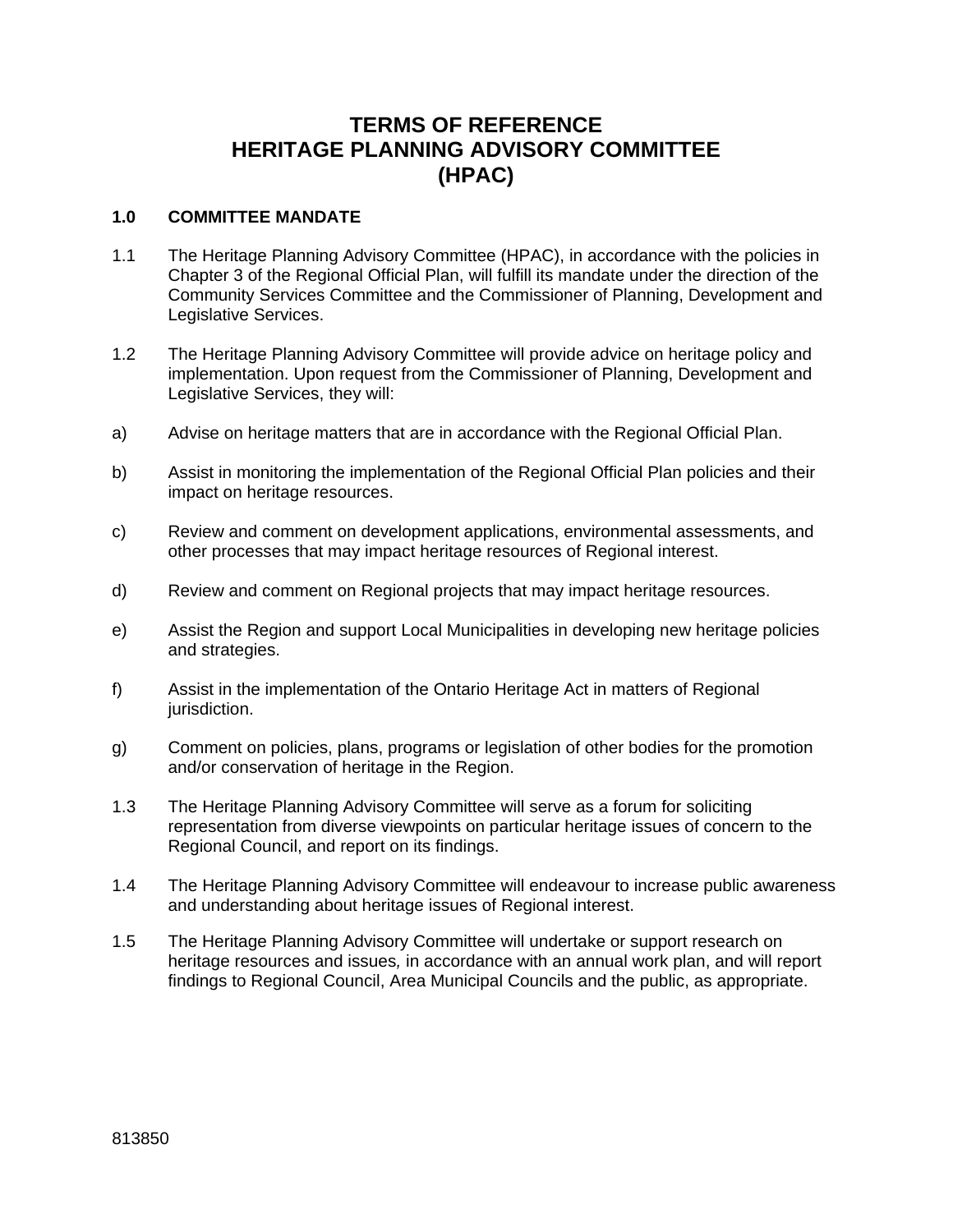- 1.6 The Heritage Planning Advisory Committee will comment on any proposed changes to heritage resources owned by the Region.
- 1.7 The Heritage Planning Advisory Committee will ensure that the research documentation is kept in the Regional Archives and is publically accessible.

## **2.0 MEMBERSHIP**

- 2.1 The Regional Municipality of Waterloo will appoint fourteen members to the Committee.
- 2.2 The fourteen members will be composed of:
	- 1. A (1) Regional Councillor
	- 2. Eleven (11) members at large appointed on a 3-year staggered cycle
	- 3. A (1) member who is an official representative of the Friends of the Waterloo Region Museum
	- 4. A (1) member who is an official representative of the Friends of Joseph Schneider **Haus**
	- 5. Regional Chair, ex-officio
- 2.3 Members will be appointed on the basis of experience, knowledge, research capabilities and skills in heritage areas of regional concern that complement the overall expertise of the committee, and their availability to attend meetings and serve on various subcommittees. Membership will broadly represent the various communities in the Region. Members at large may be members of, but do not represent, particular agencies, organizations or interest groups.
- 2.4 Committee members may serve up to nine years (three consecutive three-year terms) in accordance with Regional Council policy. Advisory Committee members should be encouraged to assist with recruitment of potential members.
- 2.5 The Chair and Vice-Chair will be elected from among Committee members at the beginning of the Council Term, or earlier if necessary. The Chair will be available to work with Regional staff and attend meetings of the Council Committees or Council, as required.
- 2.6 Any member missing three consecutive meetings or a total of four meetings in a year without excuse shall be requested to resign from the Committee and will be replaced at the earliest opportunity.
- 2.7 Members will be expected to serve on sub-committees to comment on heritage impact assessments, conduct research or review draft reports.
- 2.8 The Commissioner of Planning, Development and Legislative Services or his/her designate shall be in attendance at all meetings.